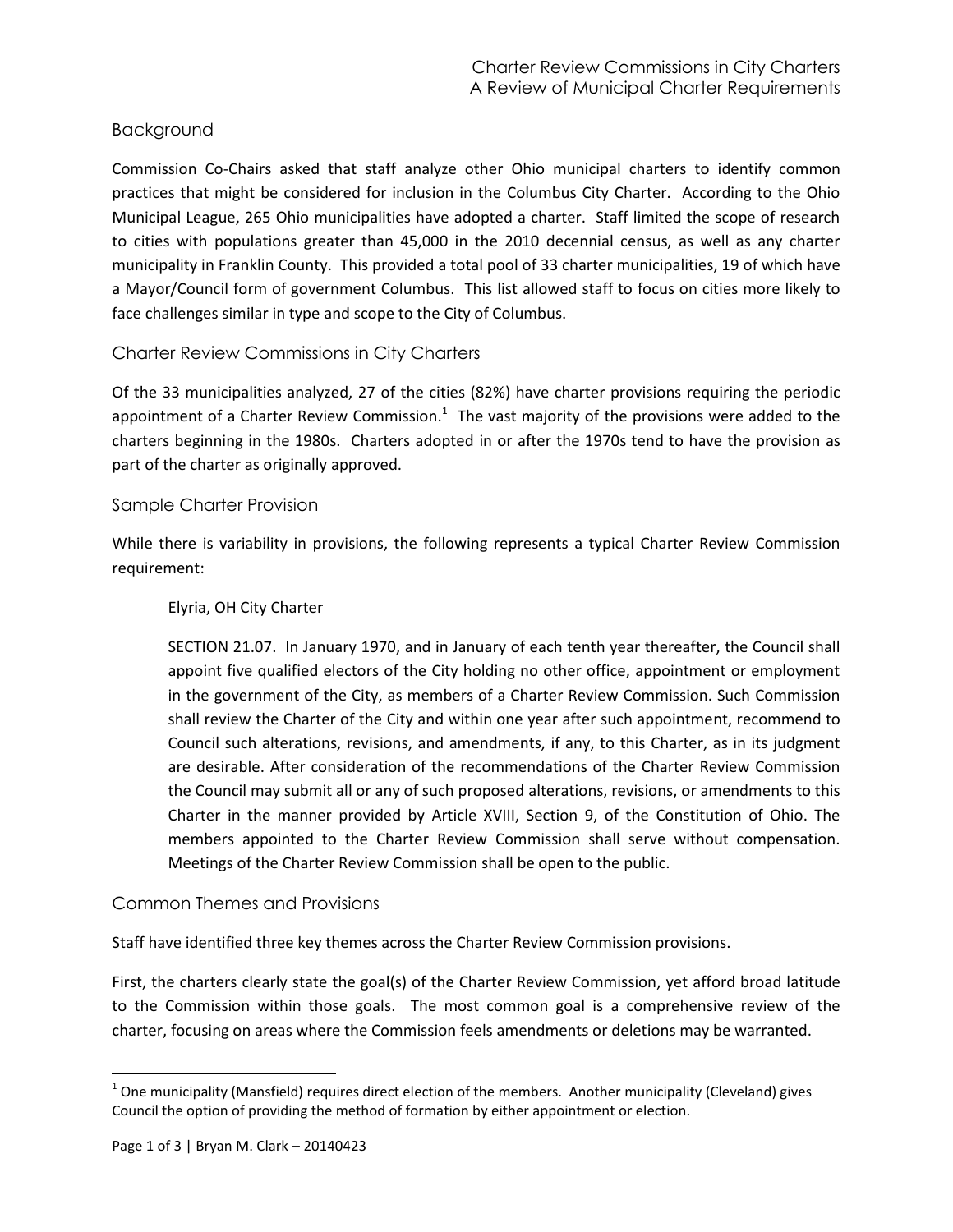Second, the charters require the Commission to submit a final report of recommendations to the Council and, less frequently, the Mayor. Given Council's constitutional responsibility and authority to place proposed charter amendments before the electors of the municipality, this provision is expected.

Third, the charters set an expectation that the Commission will be made up of citizens who are deeply engaged in and committed to their community. The very act of including a citizen-run periodic charter review speaks to the importance of community dialogue and debate about the cornerstone document for local self-governance.

In addition to these common themes, several provisions appear frequently in the charters.

A majority of cities (63%) conduct reviews on a decennial basis (i.e., at least every 10 years). This does not preclude more frequent Commissions, but sets a minimum standard for review of the charter.

A sizeable majority of cities (81%) limit Commission membership to qualified electors of the municipality. The charter serves as a city's constitution and may only be framed and amended by a vote of municipal electors. Thus, the decision to limit Commission membership to the city's electors merits strong consideration.

An equally sizeable majority (81%) place in the charter a deadline for appointing the Commission. This provides for the uniform operation of the charter requirements.

A smaller percentage of charters (33%) expressly exclude city officials, appointees and employees from serving on the Commission.

A majority of cities (67%) require submission of recommendations by a date certain. The median timeframe for submitting Commission reports is 8 months from appointment. This assures the efficient operation of the Commission, with the flexibility of reappointing the Commission if the city deems necessary.

A super-majority of cities (81%) give Council discretion in acting on Commission recommendations. It should be noted that, of the remaining cities, two simply require that Council act to approve or decline each recommendation, while a third requires only that Council submit recommendations as written if it chooses to place them before voters. In each instance, Council has discretion in placing any issue before voters, which is in keeping with the two methods of charter amendment placed in the Ohio Constitution.

Lastly, the charter provisions range from a single sentence to multiple sections of prescriptive requirements. The most common provisions, however, are prescriptive as to the Commission's makeup, appointment and deadlines, as well as Council's action on recommendations.

#### **Conclusion**

Based on staff research, we recommend that the Commission consider recommending adoption of an automatic, periodic Charter Review Commission provision in the charter. Several common practices listed above could well-serve the city if such a recommendation were made.